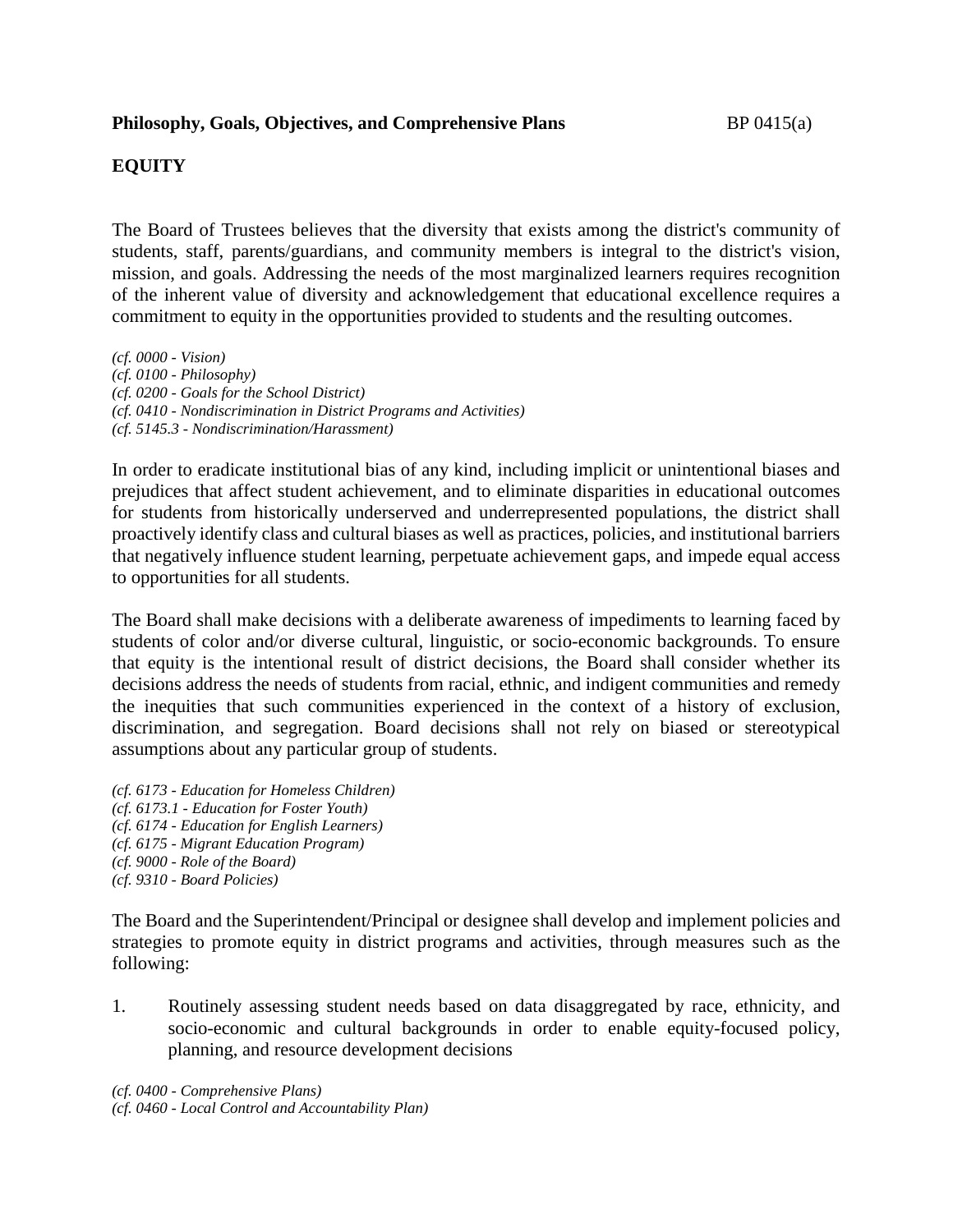# **EQUITY** (continued)

2. Analyzing expenditures and allocating financial and human resources in a manner that provides all students with equitable access to district programs, support services, and opportunities for success and promotes equity and inclusion in the district. Such resources include access to high-quality administrators, teachers, and other school personnel; funding; technology, equipment, textbooks, and other instructional materials; facilities; and community resources or partnerships.

*(cf. 0440 - District Technology Plan) (cf. 3100 - Budget) (cf. 4113 - Assignment) (cf. 7110 - Facilities Master Plan)*

- 3. Enabling and encouraging students to enroll in, participate in, and complete curricular and extracurricular courses, advanced college preparation programs, and other student activities
- *(cf. 6141.4 - International Baccalaureate Program) (cf. 6141.5 - Advanced Placement) (cf. 6143 - Courses of Study) (cf. 6145 - Extracurricular and Cocurricular Activities) (cf. 6152.1 - Placement in Mathematics Courses)*
- 4. Building a positive school climate that promotes student engagement, safety, and academic and other supports for students
- *(cf. 5137 - Positive School Climate)*
- 5. Adopting curriculum and instructional materials that accurately reflect the diversity among student groups

*(cf. 6141 - Curriculum Development and Evaluation) (cf. 6161.1 - Selection and Evaluation of Instructional Materials)*

- 6. Providing and/or collaborating with local agencies and community groups to ensure the availability of necessary support services for students in need
- *(cf. 1400 - Relations Between Other Governmental Agencies and the Schools)*
- *(cf. 6164.2 - Guidance/Counseling Services)*
- *(cf. 6164.5 - Student Success Teams)*
- *(cf. 6179 - Supplemental Instruction)*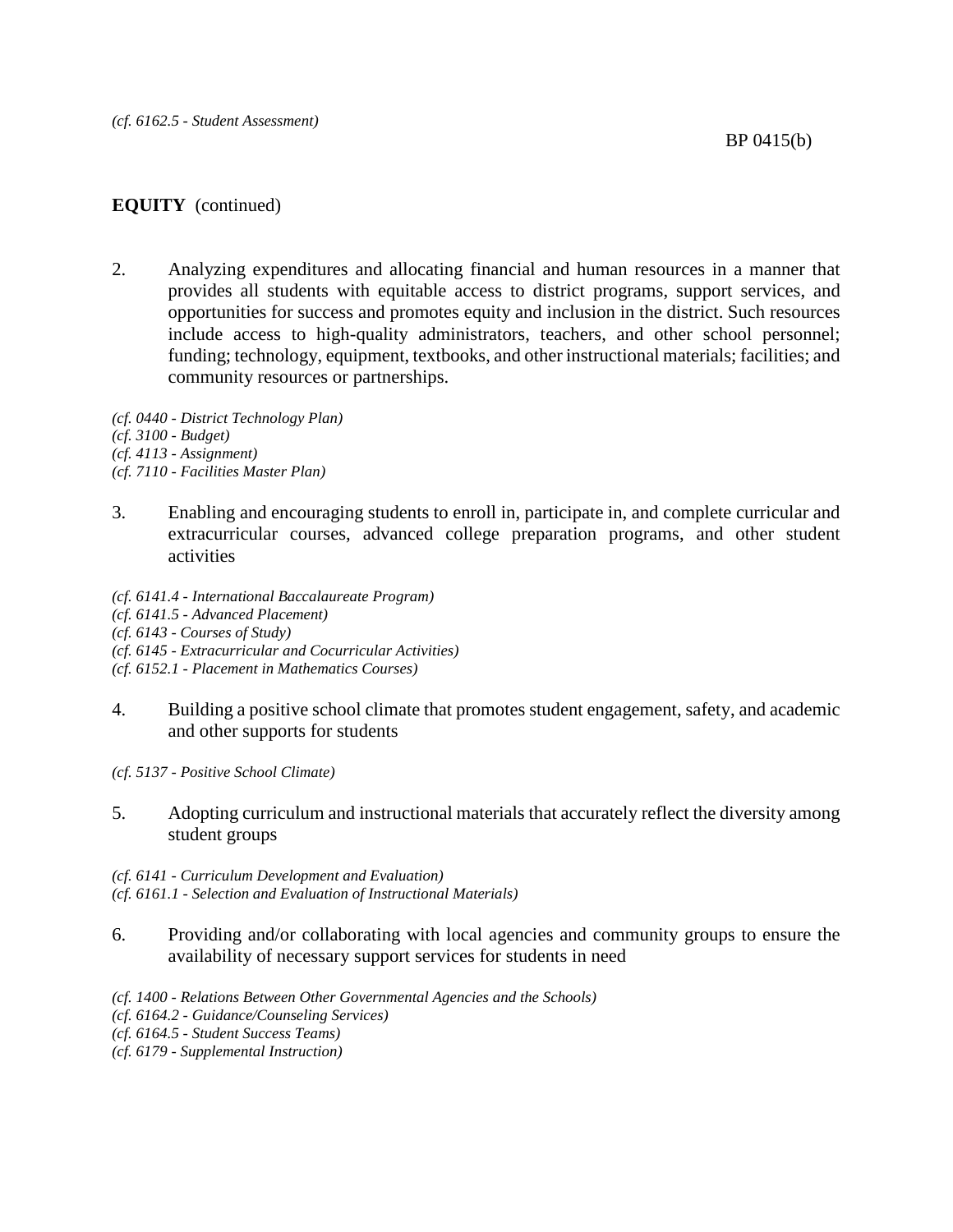- 7. Promoting the employment and retention of a diverse staff that reflects the student demographics of the community
- 8. Providing district staff with ongoing, researched-based, professional learning and professional development on culturally responsive instructional practices

BP 0415(c)

## **EQUITY** (continued)

*(cf. 4131 - Staff Development) (cf. 4231 - Staff Development) (cf. 4331 - Staff Development)*

9. Conducting program evaluations that focus on equity and address the academic outcomes and performance of all students on all indicators

*(cf. 0500 - Accountability)*

The Board shall regularly monitor the intent and impact of district policies and decisions in order to safeguard against disproportionate or unintentional impact on access to district programs and achievement goals for specific student populations in need of services.

*Legal Reference:*

*EDUCATION CODE 200-262.4 Educational equity 52077 Local control and accountability plan 60040 Selection of instructional materials GOVERNMENT CODE 11000 Definitions 11135 Nondiscrimination in programs or activities funded by state PENAL CODE 422.55 Definition of hate crime 422.6 Interference with constitutional right or privilege CODE OF REGULATIONS, TITLE 5 4900-4965 Nondiscrimination in elementary and secondary education programs UNITED STATES CODE, TITLE 20 1400-1482 Individuals with Disabilities in Education Act 1681-1688 Discrimination based on sex or blindness, Title IX 2301-2415 Carl D. Perkins Vocational and Applied Technology Act 6311 State plans 6312 Local education agency plans UNITED STATES CODE, TITLE 29 794 Section 504 of the Rehabilitation Act of 1973 UNITED STATES CODE, TITLE 42 2000d-2000d-7 Title VI, Civil Rights Act of 1964 2000e-2000e-17 Title VII, Civil Rights Act of 1964 as amended 2000h-2000h-6 Title IX*